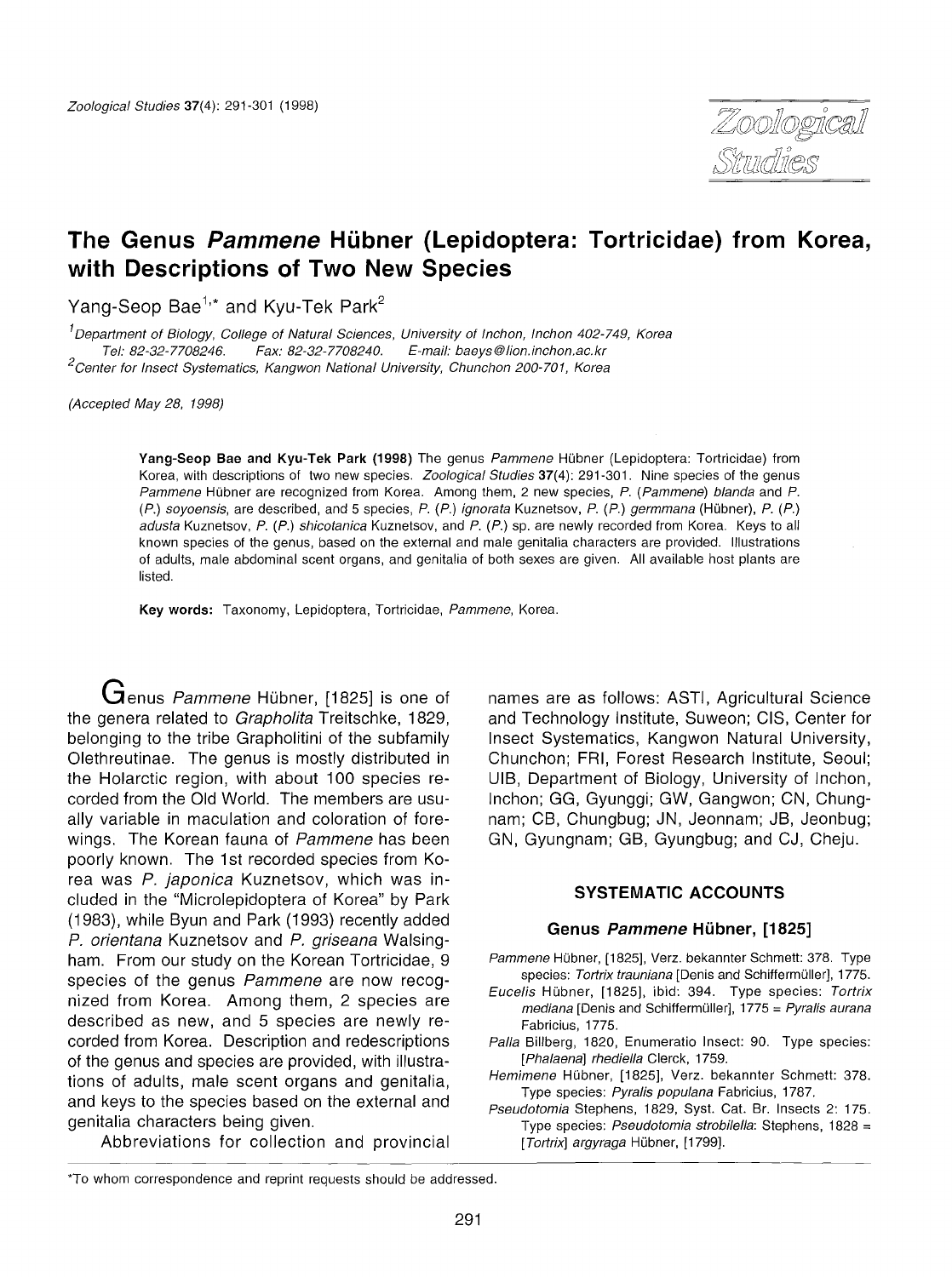- Heusimene Stephens, 1834, III. Br. Ent., Haustellata, 4: 96. Type species: Tortrix fimbriana Haworth,  $[1811] =$ Pammene inquilana Fletcher, 1938.
- Pyrodes Guenée, 1845, Annis Soc. ent. Fr. (2) 3: 187. Type species: Epiblema rhediana Hübner, [1825] = [Phalaena] rhediella Clerck, 1759.
- Trycheris Guenée, 1845, ibid: 190. Type species: Tortrix  $mediana$  [Denis and Schiffermüller], 1775 = Pyralis aurana Fabricius, 1775.
- Orchemia Guenée, 1845, ibid: 192. Type species: Orchemia gallicana Guenée, 1845.
- Hemerosia Stephens, 1852, List Specimens Br. Animals Colin. Br. Mus. 10: 6. Type species: [Phalaena] rhediella Clerck, 1759.
- Phthoroblastis Lederer, 1859, Wien. ent. Mschr. 3: 370. Type species: Tortrix ephippana Hübner,  $[1817] = Pyralis$ populana Fabricius, 1787.
- Sphaeroeca Meyrick, 1895, Handbook Br. Lepidopt: 490. Type species: Pseudotomia (Eudemis) obscurana Stephens, 1834.
- Metasphaeroeca Fernald, 1908, Genera Tortricidae: 62. Type species: Pseudotomia (Eudemis) obscurana Stephens, 1834.

Adult (Figs. 1-11): Small to medium in size; wing expanse 8-18 mm. Head normal tortricid type; face smooth. Antenna filiform, about 0.7 times the length of forewing. Labial palpus ascending; 2nd segment densely clothed with long scales beneath. Forewing elongate: costa with 4 to 8 pairs of whitish costal strigulae from apex to basal 1/4; ground color creamy white to fuscous gray, suffused with dark scales; markings reduced to some elements of typical pattern of the tribe Grapholitini: dorsal blotch and ocelloid patch usually well defined, sometimes rudimentary in germmana (Hubner), adusta Kuznetsov, soyoensis sp. nov. and *shicotanica* Kuznetsov; all 12 veins separated; chorda and M stem well preserved;  $R_4$ from upper angle of discal cell to costa. Hindwing with Rs and  $M_1$  coalescent in male, separate in female;  $M_3$  and CuA<sub>1</sub> usually stalked at middle; anal veins well developed.

Male scent organ (Figs. 12-19): Transverse rows of scales usually present on 6th and 7th tergites, sometimes with 4th tergite. Scale-patches sometimes reduced or absent.

Male genitalia (Figs. 20-27): Common characters for the tribe Grapholitini: valva simple, with variably developed neck and angle; aedeagus bearing ventral prominence or process, sometimes reduced; cornuti non-deciduous, spine-like.

Female genitalia (Figs. 28-33): Postvaginal plate of sterigma concave, with lateral edges Iim-



Figs. 1-11. Pammene spp., adults: 1-2. P. (Pammene) griseana Walsingham,  $\frac{1}{7}$ ; 3. P. (P.) orientana Kuznetsov,  $\hat{s}$ ; 4. P. (P.) ignorata Kuznetsov,  $\hat{s}$ ; 5-6. P. (P.) germmana (Hübner),  $\hat{s}$ ; 7. P. (P.) adusta Kuznetsov,  $\hat{s}$ ; 8. P. (P.) blanda Bae and Park, sp. nov.,  $\hat{s}$ ; 9. P. (P.) shicotanica Kuznetsov,  $\hat{s}$ ; 10. P. (P.) sp.; 11. P. (P.) soyoensis Bae and Park, sp. nov.,  $\hat{s}$ . Scale bars = 5 mm.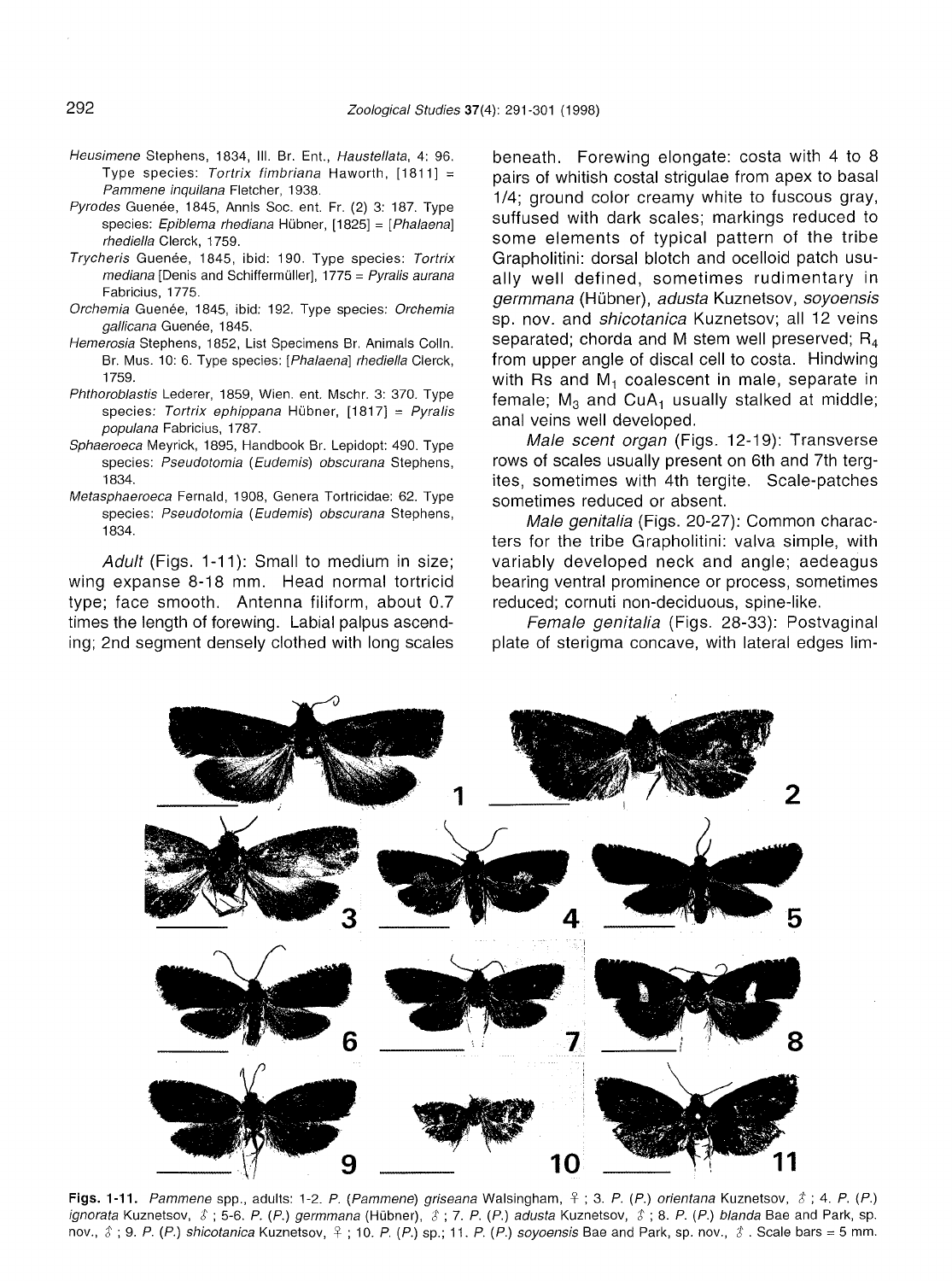ited by inner ribs, often expanding laterally into narrow plates; anterior edges in many species expanding, fused entirely with 7th sternites, occasionally producing lateral processes; ostium bursae protected by sclerotic cup or funnel fused with sterigma; ductus bursae very short, anteriorly sclerotized; ductus seminalis very broad, originating just from anterior part of sclerite of ductus bursae; signa well developed. Seventh sternite variably sclerotized, with elongated lateral portions.

Biology: Larvae chiefly feed on fruits, sometimes catkins, branches, tissues under bark of various arboreal plants, belonging to Fagaceae, Rosaceae, Salicaceae, Aceraceae, and Pinaceae. Several species were found in galls of wasps. Many species make injurious damage horticultural crops and forests (Kuznetsov 1978).

Distribution: Holarctic, Oriental, and Tropical Regions. About 100 species occur in Palaearctic region.

Remarks: According to Razowski (1989), the autapomorphies of the genus Pammene are as follows: the presence of ventral prominence or process of the aedeagus, the structure of sterigma, especially the occurrence of the rib limiting ventral edges of the marginal plate, and probably also the

structure of the subgenital sternite. We agree with his opinion. This genus can be divided into 2 subgenera, Pammene Hübner and Eucelis Hübner, based on differences of venations. The subgenus Pammene can be separated from the subgenus Eucelis by the following characters: male hindwing with veins  $Sc+R_1$  and Rs stalked beyond median cell, in female  $Sc+R_1$  and Rs separated throughout; while subgenus Eucelis is characterized by the hindwing of both sexes with veins  $Sc+R_1$  and Rs throuqhout separated. The Korean species dealt with here belong to the subgenus Pammene.

#### Key to the Korean species of Pammene Hubner based on external characters

1. Forewing with dorsal blotch 2 Forewing without dorsal blotch 6 2. Dorsal blotch large, subquadrate 3 Dorsal blotch small, consisting of 1 to 4 streaks ......... 4 3. Hindwing dark brown, with white-yellowish patch at basal 1/2 orientana Hindwing light fuscous, paler basally ................. ignorata 4. Dorsal blotch consisting of 2 pairs of white streaks or ill defined griseana Dorsal blotch consisting of 1 streak 5 5. Wing expanse 13-14 mm; dorsal blotch broad .. .................................................................. blanda sp. nov. Wing expanse 8-10 mm; dorsal blotch narrow ........... sp.



Figs. 12-19. Pammene spp., male abdominal scent organ: 12. P. (Pammene) orientana Kuznetsov; 13, P. (P.) griseana Walsingham; 14. P. (P.) ignorata Kuznetsov; 15. P. (P.) germmana (Hübner); 16. P. (P.) adusta Kuznetsov; 17. P. (P.) blanda Bae and Park, sp. nov.; 18. P.  $(P)$  soyoensis Bae and Park, sp. nov.; 19. P.  $(P)$  sp. Scale bars = 0.5 mm.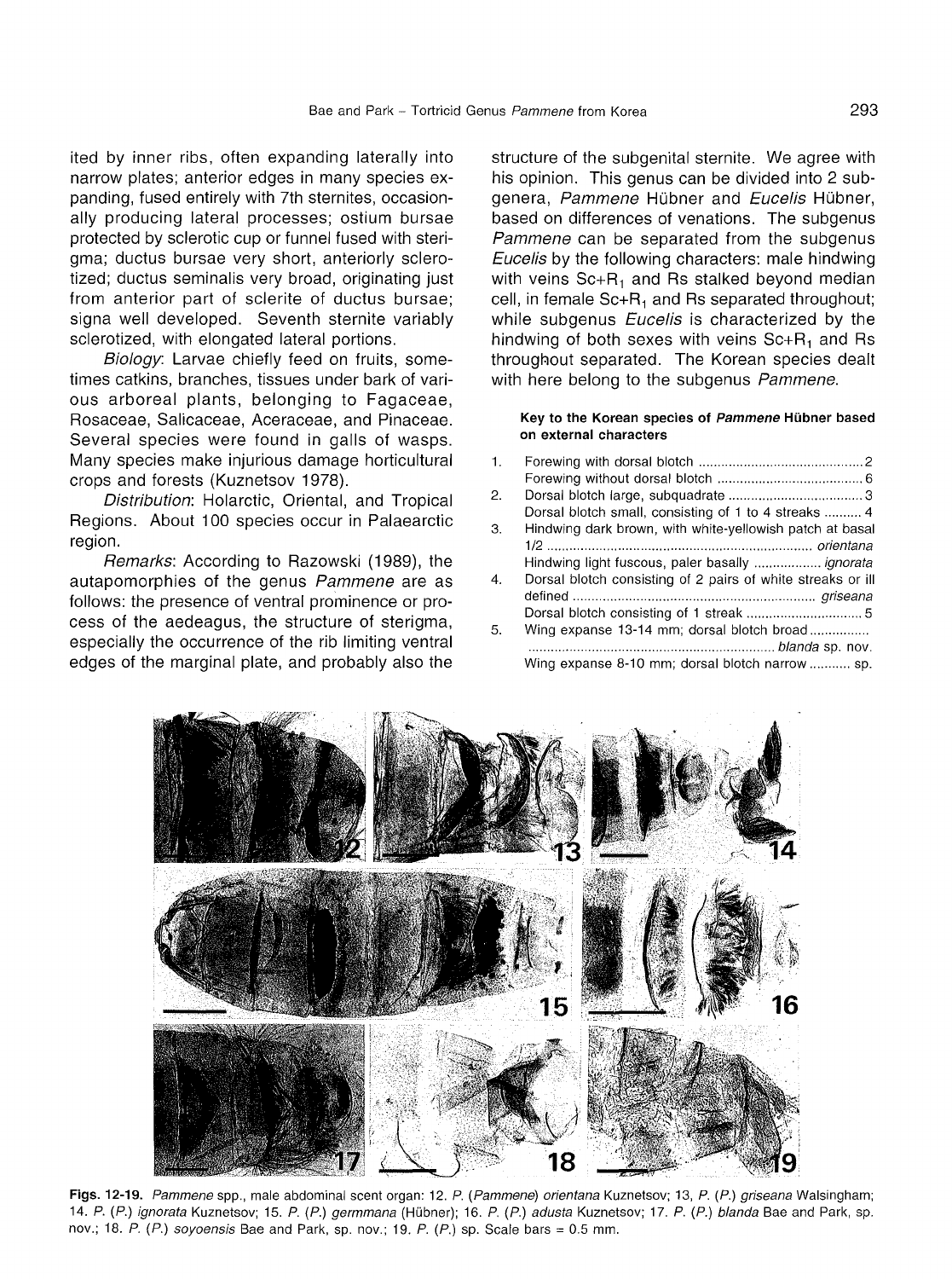- 6. Hindwing with white-ocherous androconial fold on dorsal margin soyoensis sp. nov. Hindwing without such a fold  $\ldots$ ,  $\ldots$ ,  $\ldots$ ,  $\ldots$ ,  $\ldots$ ,  $\ldots$ ,  $\ldots$ ,  $\ldots$ ,  $\ldots$ ,  $\ldots$ ,  $\ldots$ ,  $\ldots$ ,  $\ldots$ ,  $\ldots$ ,  $\ldots$ ,  $\ldots$ ,  $\ldots$ ,  $\ldots$ ,  $\ldots$ ,  $\ldots$ ,  $\ldots$ ,  $\ldots$ ,  $\ldots$ ,  $\ldots$ ,  $\ldots$ ,  $\ldots$ ,  $\ldots$ ,  $\ld$
- 7. Head ocherous; costal strigulae well defined .. .......................................................................... germmana Head ocherous gray or fuscous gray; costal strigulae ill defined 8
- 8. Head fuscous gray; labial palpus pale gray; wing expanse 10-12 mm adusta Head and labial palpus grayish ocher; wing expanse 13 mm shicotanica

#### Key to the Korean species of Pammene Hübner based on male genitalia characters

- 1. Sacculus with rounded or produced angle, and without spines at upper margin 2 Sacculus without such an angle, and with 4 to 6 stout spines at upper margin 7
- 2. Sacculus expanded outwardly, forming a lobe ............. 3 Sacculus not expanded outwardly 5
- 3. Valva without narrow neck. Aedeagus long and broad (base about  $0.8$  times as wide as cucullus)  $\ldots$  orientana Valva with narrow neck. Aedeagus narrow .................... 4
- 4. Aedeagus long, straight, cylindrical . ................................................ Pammene (Pammene) sp. Aedeagus short, narrowed dorsally, wavy at ventral side .......................................................................... germmana
- 5. Aedeagus with a large, membranous ventral process at apical 1/3 adusta Aedeagus without such a process 6
- 6. Sacculus densely with spine cluster on middle portion. Aedeagus with about 25 short, stout cornuti ..

.................................................................. blanda sp. nov. Sacculus sparsely with long spines on middle portion. Aedeagus with 4 medium-sized cornuti .. . soyoensis sp. nov.

7. Cucullus broad, concave at lower edge of basal 2/3; sacculus with 4 to 6 stout spines griseana Cucullus narrow, not concave at lower edge; sacculus with 3 stout spines ignorata

## **Pammene (Pammene) orientana Kuznetsov** (Figs. 3, 12, 20)

Pammene orientana Kuznetsov, 1960. Ent. Obozr. 39: 194, fig. 9, (Type locality: Amur, Russia); Danilevsky and Kuznetsov, 1968, 358-359, figs. 223, 228-229; Kawabe, 1982, 1: 147, 2: 180, pI. 30, fig. 38; Byun and Park, 1993: 202, figs. 3, 17.

Adult: Wing expanse:  $\hat{\delta}$  17 mm (Fig. 3),  $\hat{\beta}$  15-17 mm. Head and thorax black, mixed with creamy white. Antenna black, with whitish annulations. Labial palpus whitish gray; terminal segment rather long, mixed with black. Forewing narrow, with elongated termen; ground color dark fuscous, darker costally, suffused with reddish orange on apical 1/3; basal and sub-basal fasciae confluent, irrorated with creamy white; median fascia indistinctly developed, slender, irregularly with blackish dots; costa with 3 well defined yellowish-white strigulae near apex, and indistinctly with 4 or 5





Figs. 20-23. Pammene spp., male genitalia: 20. P. (Pammene) orientana Kuznetsov; 21. P. (P.) griseana Walsingham; 22. P. (P.) ignorata Kuznetsov; 23. P. (P.) germmana (Hübner). Scale  $bars = 0.5$  mm.

Figs. 24-27. Pammene spp., male genitalia: 24. P. (Pammene) adusta Kuznetsov; 25. P. (P.) blanda Bae and Park, sp. nov.; 26. P. (P.) soyoensis Bae and Park, sp. nov.; 27. P. (P.) sp. Scale  $bars = 0.5$  mm.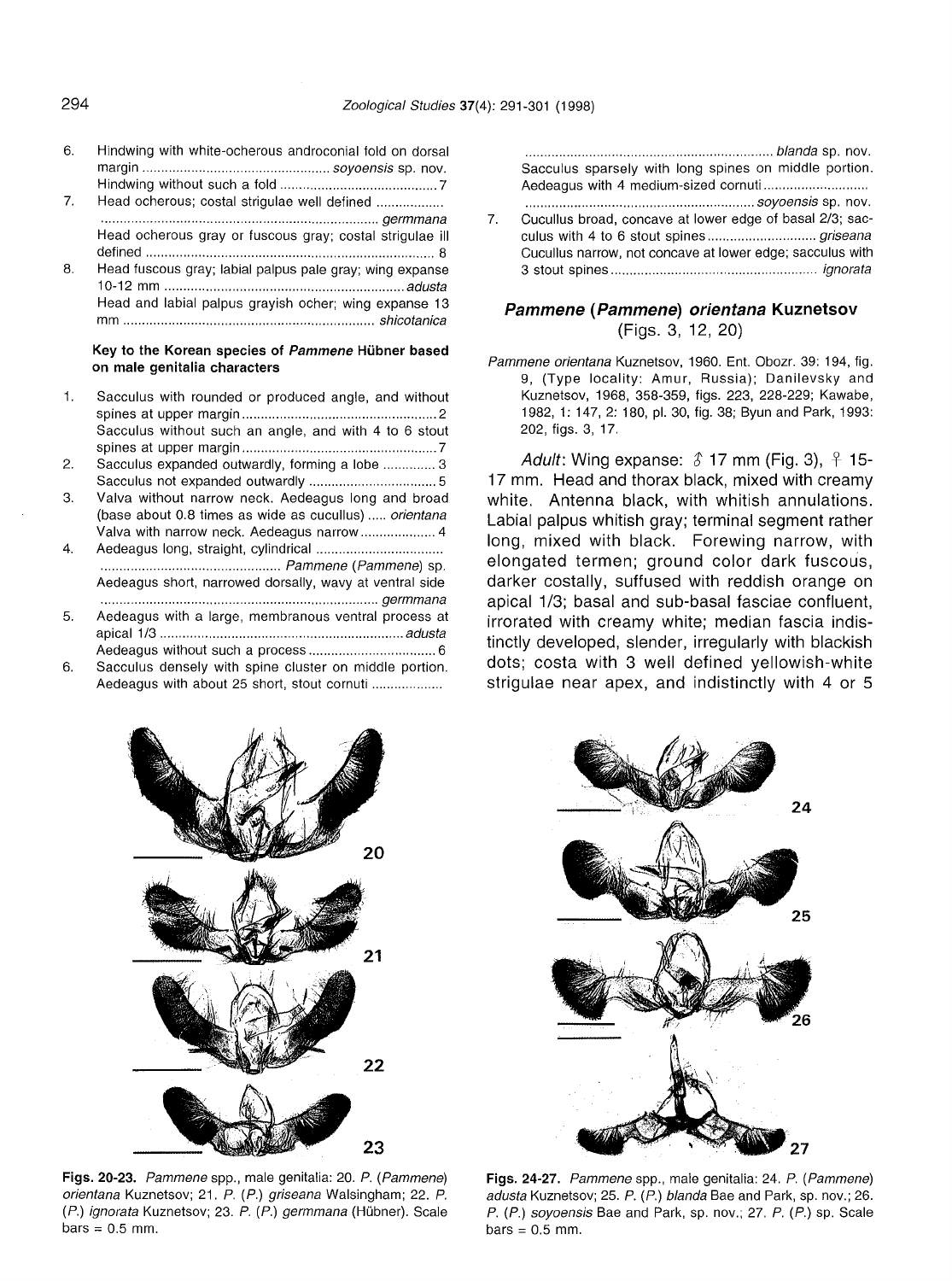pairs of whitish strigulae from apex to basal 1/4, and bearing 2 slender metallic-leaden streaks inwards; dorsal blotch large, subquadrate, scattered with whitish-yellow; ocelloid patch absent; cilia dark gray, with a blackish subbasal line concave below apex. Hindwing dark fuscous, with whitish-yellow patch at basal 1/2; cilia pale grayish ocher, with a dark subbasal line.

Male scent organ (Fig. 12): Transverse rows of scales present on 6th and 7th tergites: scales of the former broader than those of the latter; scales of the 7th tergite filiform, additionally bearing lanceolate scale tufts posteriorly.

Male genitalia (Fig. 20): Tegumen protruding posteriorly. Valva long and broad, sclerotized; cucullus long, bearing dense stout spines at lower edge; sacculus well sclerotized, with produced angle representing a lobe, and sparsely with long spines. Aedeagus long and broad, the base about 0.8 times as wide as cucullus, narrowed at apical 1/ 3, ventral prominence ill defined, with numerous stout cornuti.

Female genitalia: See Byun and Park (1993). Papillae anales broad. Apophyses anteriores as



Figs. 28-33. Pammene spp., female genitalia: 28. P. (Pammene) griseana Walsingham; 29. P. (P.) germmana (Hubner); 30. P. (P.) adusta Kuznetsov; 31. P. (P.) blanda sp. nov.; 32. P. (P.) shicotanica Kuznetsov; 33. P. (P.) sp. Scale  $bars = 0.5$  mm.

long as apophyses posteriores. Ostium bursae strongly sclerotized, U-shaped. Ductus bursae extremely short. Corpus bursae semiovate; signa with 2 push-pin Iike-sclerites; appendix bursa present.

Materials examined: [GW]- 1  $\hat{\delta}$ , Mt. Taebaek, 27 June 1996 (YS Bae, MK Paek, BW Lee, and NH Ahn), UIB, gen. sl. no. UIB-171.  $[GG]$ - 1  $\frac{6}{7}$ , Gwangleung, 19 May 1985 (KJ Weon), CIS;  $1 \nmid ?$ , Gwangleung, 17 May 1988 (KT Park), CIS;  $1 \nmid ?$ Gwangleung, 3 June 1988 (KT Park), CIS;  $1 \nmid ?$ , Mt. Dodram, near Inchon, 19 May 1990 (KT Park), CIS. [JN]-  $1 \nless$ , Mt. Jiri, 29 May 1982 (CM Kim), CIS.

Flight period: May to June.

Distribution: Korea (GW, GG, IN), Japan, and Russia (Amur).

Host plant: Unknown in Korea. Quercus mongolica Fisch (Fagaceae) in Russia (Danilevsky and Kuznetsov 1968).

Remarks: This species is easily distinguished from the other known species of the genus by the following characters: hindwing orangish yellow at basal 1/2; long broad valva and aedeagus; sacculus well sclerotized, with produced angle.

#### **Pammene (Pammene) griseana Walsingham** (Figs. 1, 2, 13, 21, 28)

Pammene griseana Walsingham, 1900. Ann. Mag. Nat. Hist. (7)6: 436, (Type locality: Japan); Inoue, 1954: 91; Obraztsov, 1960: 120, 124; Danilevsky and Kuznetsov, 1968: 429-430, fig. 309; Byun and Park, 1993: 203, figs. 4, 11.

Pammene (P.) griseana: Kawabe, 1982: 2: 180.

Pammene nemorosa sensu Park and Ahn (nec Kuznetsov), 1987: 182, fig. 3.

Adult: Wing expanse:  $\hat{\delta}$   $\hat{\gamma}$  13.5-18 mm in spring generation,  $\hat{\delta}$   $\hat{\gamma}$  10-11.5 mm in late summer generation (Figs. 1, 2). Head, labial palpus and thorax dark gray, sprinkled with whitish-tipped scales. Antenna dark gray or pale ocherous gray. Forewing usually narrow, sometimes broad; ground color creamy white, suffused with dark gray, and scattered with whitish-tipped scales; fasciate markings brownish or dark gray; basal patch rather distinct, its outer edge strongly angulated at middle; median fascia slender, broader dorsally, irregularly with blackish dots; costa with 6 or 7 pairs of whitish strigulae from apex to basal 1/4, the apical 1 defined and widely separated; dorsal blotch defined or ill defined, consisting of 2 pairs of whitish streaks; ocelloid patch sprinkled with yellow, usually containing 4 to 6 black dots, and with 2 plumbeous streaks on inner and outer margins; cilia dark gray, with a broad blackish subbasal line,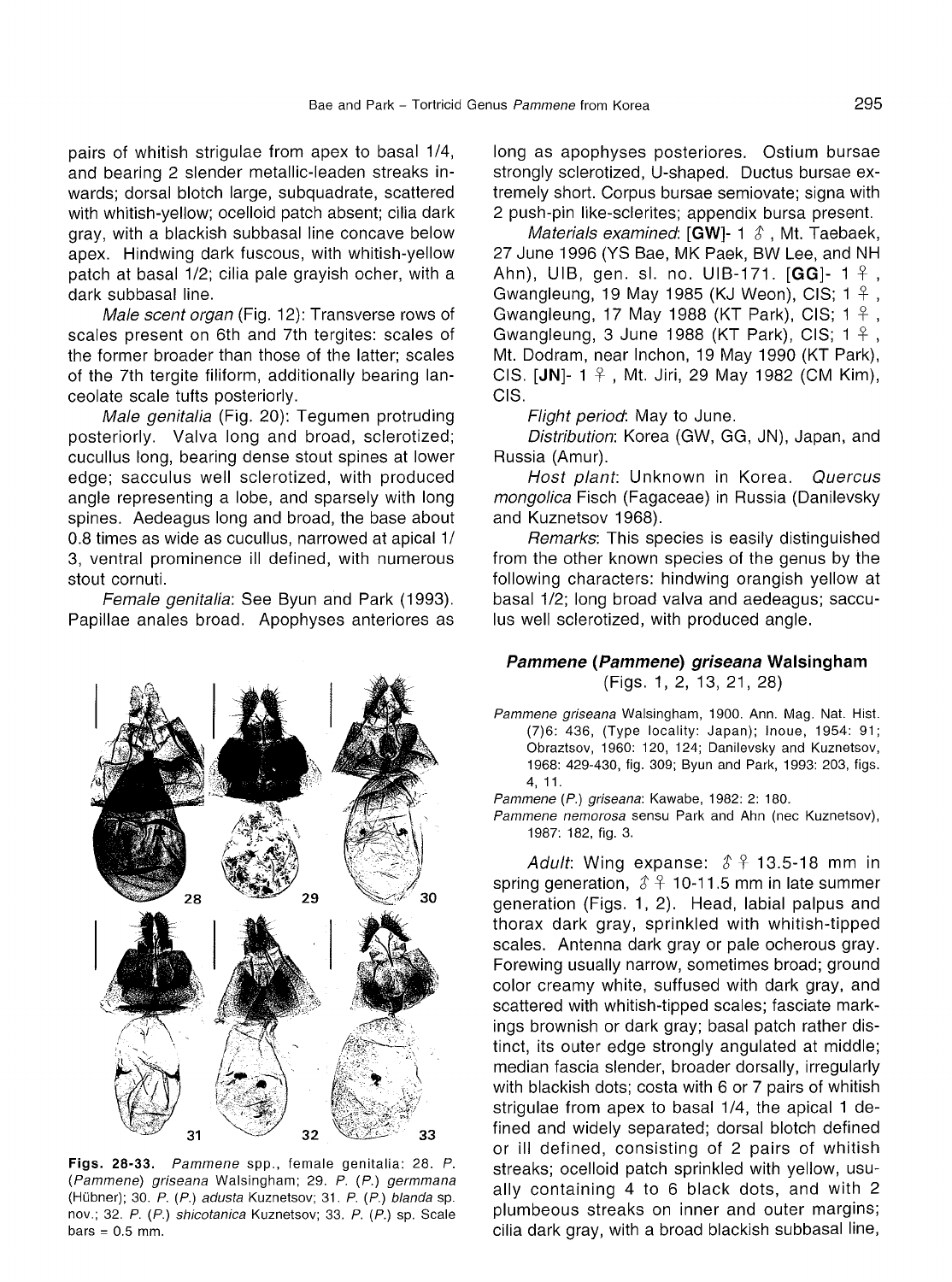sometimes interrupted by 1 or 2 ocherous spots below apex. Hindwing brownish gray, paler basally; cilia gray, paler dorsally, with a dark subbasal line.

Male scent organ (Fig. 13): Transverse rows of scales present on 6th and 7th tergites: scales of the former filiform; those of the latter spatulate.

Male genitalia (Fig. 21): Tegumen protuberant posteriorly, with hairs distally. Valva short, broad dorsally; cucullus concave at basal 2/3, bearing dense spines at lower edge; sacculus weak, with 4 to 6 stout spines at upper part. Aedeagus moderate in size, narrowed at apical 1/3, ventral prominence ill defined, with many cornuti.

Female genitalia (Fig. 28): Sterigma weakly developed, subquadrate, with sparse minute spines. Ostium bursae simple. Ductus bursae very short, about 0.3 times as long as apophyses posteriores, generally thickened. Ductus seminalis broad. Corpus bursae very large; signa rather long. Seventh sternite large, somewhat rounded, with a rib near ostium, and with a pair of shallow lateral cavities behind middle.

Materials examined: [GW]- 2  $\delta$ , Chunchon, 25 Aug. 1988 (KT Park), CIS; 7  $\text{\AA}$ , 2  $\text{\AA}$ , Chunchon, 1 May 1989 (KT Park and BK Byun), CIS, gen. sl. nos. 3397, 3398; 2 *t* , Chunchon, 7, 29 May 1989 (KT Park), CIS, gen. sl. no. 3780; 1 , Chunchon, 11 June 1989 (KT Park and BK Byun), CIS; 3 *t* , Chunchon, 16 May 1990 (KT Park), CIS, gen. sl. no. 3041;  $1 \nvert 2$ , Chunchon, 23 Apr. 1992 (KT Park and BK Byun), CIS, gen. sl. no. 3405;  $1 \nless$ , Hongcheon, 20 May 1988 (KT Park), CIS. [GG]- 1 *s ,* Mt. Soyo, 4 Sept. 1992 (KT Park and BK Byun), CIS, gen. sl. no. 3790; 1  $\ell$ , Chungyangri, Seoul, 20 Sep. 1984 (KT Park), CIS, gen. sl. no. 1456; 1  $\delta$ , Mt. Cheongyae, 19 Aug. 1976 (KT Park), ASTI;  $1 \nvert 2$ , Mt. Cheulma, Suweon, 26 Apr. 1976 (KT Park), ASTI; 1  $\frac{1}{7}$ , Suweon, 27 May 1987 (SB Ahn), ASTI, gen. sl. no. UIB-106; 1 *t* , Yongkung Temp., Yeongjong Is., Inchon, 13 Aug. 1996 (MK Paek, BW Lee, and NH Ahn), UIB. [CB]- 1  $\frac{1}{7}$ , Chonan, 3 May 1985 (DH Kim), ASTI, ex Quercus acutissima Carruth. [CN]- 1  $\hat{\delta}$ , Muju, <sup>13</sup> Aug. <sup>1975</sup> (KT Park), ASTI. [IN]- <sup>1</sup> *s .* Jungsanri, Mt. Jiri, 20 Aug. 1996 (YS Bae, MK Paek, and BW Lee), UIB.  $1 \nmid$ , Korea, 6 Sept. 1982 (DJ Park), ex gall of *Quercus* sp., CIS, gen. sl. no. 1457.

Flight period: Late April to mid September.

Distribution: Korea (GW, GG, CB, CN, IN), Japan, and Russia (Amur).

Host plants: Quercus acutissima Carruth and gall of Quercus sp. (Fagaceae) in Korea.

Remarks: This species is easily distinguished

form other species by the markings and coloration of the forewing. The species shows considerable seasonal variation in wing size: 13.5-18 mm in the spring generation, 10-11.5 mm in the late summer generation. Also individual variation occurs in the markings and coloration. The species was previously misidentified as P. nemorosa in Korea by Park and Ahn (1987), due to their similarities of external and genitalia characters.

## Pammene (Pammene) ignorata Kuznetsov (Figs. 4, 14, 22)

Pammene ignorata Kuznetsov: Danilevsky and Kuznetsov, 1968: 383-384, fig. 256, (Type locality: Siberia, Russia); Kuznetsov, 1978: 624, 626, 634. figs. 537-6, 545-2; Larsen and Vilhelmsen, 1990: 310, figs. 58-59, pI. 15, figs. 12, 17,22.

Adult: Wing expanse:  $\hat{\delta}$   $\hat{\gamma}$  12.5 mm (Fig. 4). Head dark whitish gray; vertex mixed with dark fuscous. Antenna grayish fuscous; scape creamy white at ventral side. Labial palpus whitish gray; median segment dilated; terminal segment slightly exposed. Thorax and abdomen dark fuscous, mixed with whitish-tipped scales. Forewing narrow; ground color dark brownish fuscous, irrorated and striated with black and lustrous plumbeous color; costa with 6 ill-defined pairs of yellowish-white strigulae from apex to basal 1/4, interspaces producing long and short lustrous plumbeous streaks; dorsal blotch large, subquadrate, grayish white, with a dark gray dot at dorsal margin; ocelloid patch concolorus with ground color, edged with lustrous plumbeous streaks laterally; cilia dark gray, with a blackish subbasal line. Hindwing light fuscous, paler basally; cilia ocherous, with a dark gray subbasal line.

Male scent organ (Fig. 14): Transverse rows of scales present on 6th and 7th tergites: scales of the former filiform; scales of the 7th tergite broader and shorter than those of 6th.

Male genitalia (Fig. 22): Tegumen widely protruding posteriorly. Valva long, broad; cucullus simple, with slender spines at lower edge; sacculus weak, with 3 long stout spines at upper part. Aedeagus funnel-like, narrowed at apical 1/3, ventral prominence well defined, with 8 cornuti.

Materials examined: [GW]- 2  $\delta$ , Mt. Kyebang, 26 May 1996 (YS Bae, MK Paek, and BW Lee), UIB, gen. sl. no. UIB-132.

Flight period: Late May.

Distribution: Korea (GW), Russia (Siberia, Amur, Primorye) and Denmark.

Host plant: Unknown.

Remarks: The markings of the forewing of this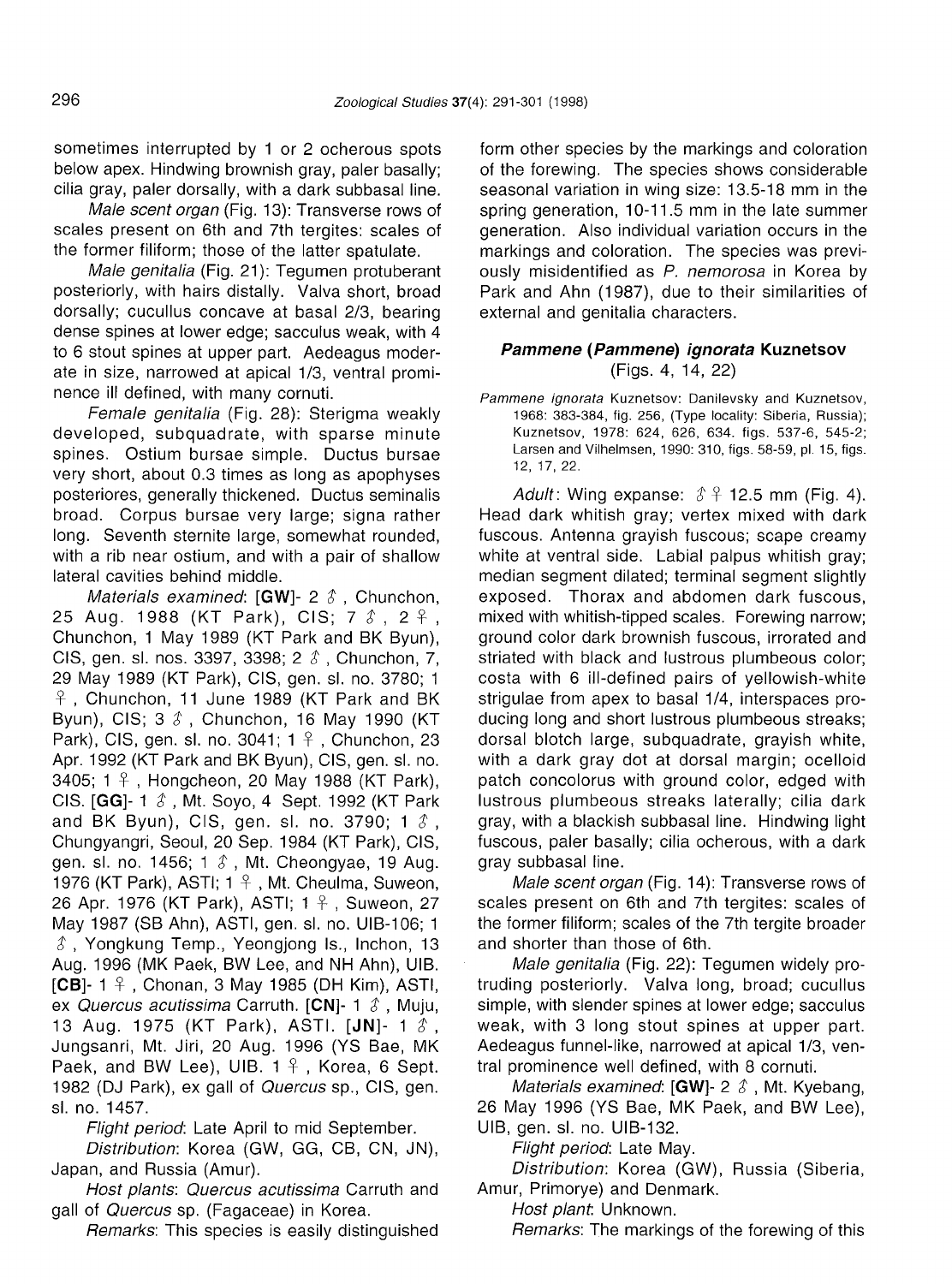species are closely similar to those of P. albuginana (Guenée) from Europe, but this species is easily recognized from the latter in having long and stout spines at sacculus. The species is reported for the 1st time from Korea.

## **Pammene (Pammene)** germmana (Hubner) (Figs. 5, 6, 15, 23, 22)

Tortrix germmana Hübner, [1799], Sammlung eur. Schmett., Tortrices, pI. 8, fig. 47, (Type locality: Europe).

Tortrix atropurpurana Haworth, [1811], Lepid. Br.: 467.

- Pseudotomia (Heusimene) puncticostana Stephens, 1834, III. Br. Ent., Haustellata, 4: 102.
- Stigmonota immaculana Guenée, 1845, Annis Soc. ent. Fr. (2)3; 184.

Grapholitha fulvifrontana Zeller, 1849, Stettin, ent. Ztg., 10: 255.

Stigmonota germmana: Barrett, 1906: 244; Pierce and Metcalfe, 1922: 92, pl. 32.

- Pammene germmana: Kennel, 1921: 699-700, pI. 24, fig. 93; Meyrick, 1928: 585; Ford, 1949: 84; Hannemann, 1961: 106, fig. 204, pl. 8, fig. 4; Danilevsky and Kuznetsov, 1968: 430-431, figs. 306, 308; Kuznetsov, 1978: 625, 629, 643, figs. 539-1,554-1; Bradley, Tremewan, and Smith, 1979: 236-237, figs. 5, 6, pI. 40, figs. 5, 6; Larsen and Vihelmsen, 1990: 313, pI. 15, fig. 30.
- Pammene (Pammene) germmana: Razowski, 1991: 110-111, figs. 80,167, pl. 8, fig. 5.

Adult: Wing expanse:  $\hat{\delta}$  12.5-14 mm,  $\hat{\epsilon}$  14-15 mm (Figs. 5, 6). Head ocherous; vertex suffused with dark grayish fuscous. Antenna grayish fuscous, irrorated with creamy white; scape pale ocherous or creamy white at ventral side. Labial palpus pale ocherous; 2nd segment dilated; terminal segment slightly exposed. Thorax and abdomen fuscous gray. Forewing narrow; termen oblique, rather straight; ground color dark grayish fuscous, bearing plumbeous dots and streaks terminally; apex black; costa with 7 well defined pairs of yellowish-white strigulae from apex to basal 1/4, the apical 1st and 4th strigulae fused with each other, interspaces producing bluish-plumbeous streaks, the 4th plumbeous streak interrupted reaching near dorsum; dorsal blotch and ocelloid patch absent; cilia ocherous gray, with a blackish subbasal line. Hindwing light fuscous; cilia pale ocherous, with a dark gray subbasal line.

Male scent organ (Fig. 15): Transverse rows of scales present on 4th, 6th, and 7th tergites; scales of 4th tergite dense, lanceolate, represented with a black spot; scales of the 6th broad and long; scales of the 7th dense, lanceolate, and dark pigmented.

Male genitalia (Fig. 23): Tegumen weakly membranous, protruding posteriorly. Valva broad and short, with a concavity at ventral margin; cucullus ovate, densely with stout spines on lower margin; sacculus weak, with defined angle below

concavity representing a lobe. Aedeagus moderate in size, narrowed apically, wavy at ventral side, with many cornuti.

Female genitalia (Fig. 29): Sterigma weakly sclerotized, with 2 long protrusions laterally. Ostium bursae small and simple. Ductus bursae narrow, with long narrow sclerites. Ductus seminalis narrow. Corpus bursae large; signa moderate in size. Seventh sternite well sclerotized, deeply concave, sparsely distributed with stout spines at middle part.

Materials examined: [GW]- 1  $\delta$ , Jiam-ri, 12 km N Chunchon, 9 May 1989 (KT Park), ASTI (missing abdomen);  $6 \text{ } \text{\textdegree}$ ,  $1 \text{ } \text{\textdegree}$ , Mt. Kyebang, 26 May 1996 (YS Bae, MK Paek, and BW Lee), UIB, gen. sl. nos. UIB-117, UIB-108; 2  $\delta$ , 1  $\beta$ , Mt. Taebaek, 27 June- 1 JUly 1996 (YS Bae, MK Paek, BW Lee, and NH Ahn), UIB.  $[GG]$ - 1  $\frac{1}{7}$ , Mt. Myungji, 25 May 1990 (KT Park), CIS, gen. sl. no. 2954; 1  $\delta$ , Gwangleung, 13 May 1994 (BK Byun), FRI, gen. sl. no. UIB-117. [CB]-  $1 \frac{9}{7}$ , Danyang, 28 July 1995 (MK Paek), UIB.

Flight period: Early May to July.

Distribution: Korea (GW, GG, CB), Japan, Russia, and Europe.

Host plants: Unknown in Korea. Prunus domestica L., Pr. spp. (Rosaceae) (Bradley, Tremewan, and Smith 1979); Quercus (Fagaceae), and Crataegus (Rosaceae) (Barrett 1906) in Europe.

Remarks: This species is similar to following species, P. (P.) adusta and P. (P.) shicotanaica, in having the fuscous-gray ground color of the forewing, but it can be separated from the latter by its very oblique termen and well defined costal strigulae of the forewing, and ocherous head. The species is reported for the 1st time from Korea.

#### **Pammene (Pammene) adusta Kuznetsov** (Figs. 7, 16, 24, 30)

Pammene adusta Kuznetsov, 1972, Ent, Obozr., 51: 394, fig. 15, (Type locality: Unzen, Japan).

Adult: Wing expanse:  $\hat{\delta}$  10 mm,  $\hat{\epsilon}$  11-12 mm (Fig. 7). Head, antenna, thorax, and abdomen fuscous gray. Labial palpus pale gray, darker terminally. Forewing narrow; ground color fuscous gray, scattered with creamy-white-tipped scales, and bearing plumbeous dots on apical 1/3; costa with 4 to 6 ill defined yellowish-white strigulae beyond middle, interspaces producing bluishplumbeous streaks; dorsal blotch and ocelloid patch absent; cilia ocherous gray, with a blackish subbasal line. Hindwing light fuscous; cilia pale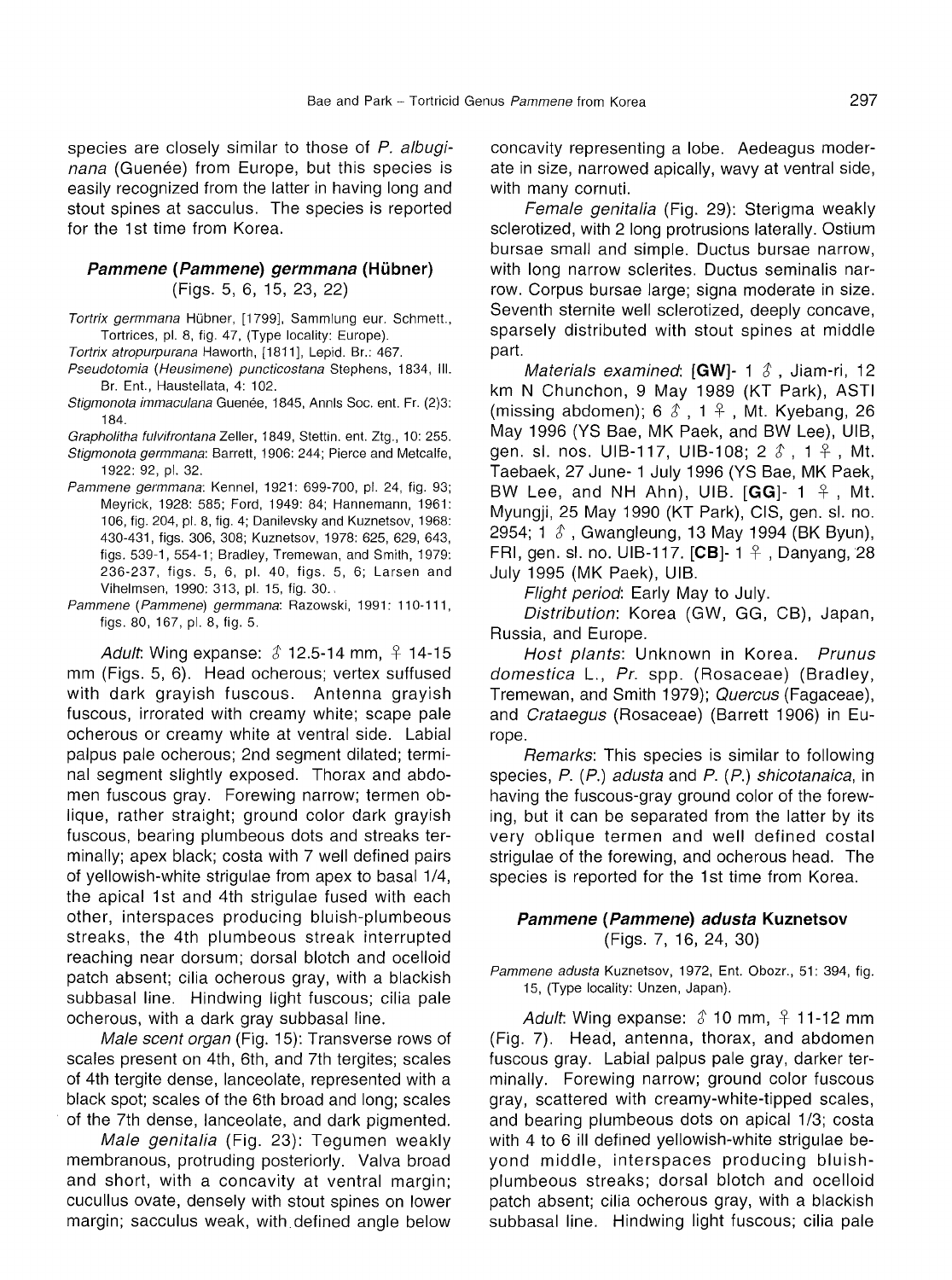ocherous, with a dark gray subbasal line.

Male scent organ (Fig. 16): Transverse rows of scales present on 6th and 7th tergites, the scales sparse, spatulate.

Male genitalia (Fig. 24): Tegumen protruding posteriorly, concave at apex. Valva large, without defined angle; cucullus clavate, densely with stout spines on lower side; sacculus narrow. Aedeagus broad basally, bearing a large, membranous ventral process at apical 1/3, with 7 cornuti.

Female genitalia (Fig. 30): Sterigma well sclerotized, with 2 protrusions laterally, and bearing minute spines posteriorly. Ductus bursae short, with well sclerotized sclerite. Corpus bursae very large; signa moderate in size. Ductus seminalis broad (about 2.5 times as wide as ductus bursae). Seventh sternite narrow and wide, with a pair of shallow lateral cavities.

*Materials examined*:  $[GW] - 1 \, \delta$ ,  $3 \, \beta$ , Mt. Kyebang, 26 May 1996 (YS Bae, MK Paek, and BW Lee), UIB, gen. sl. nos. UIB-131, UIB-134.

Flight period: Late May. Distribution: Korea (GW) and Japan. Host plant: Unknown.

Remarks: This species was originally described based on 1 female specimen collected from Japan. The male, hitherto unknown, is described and figured for the 1st time. The species is similar to  $P$ . ( $P$ .) germmana and  $P$ . ( $P$ .) shicotanaica, but it differs from them in having the ill-defined costal strigulae and the undilated median segment of labial palpus. The species is reported for the 1st time from Korea.

## **Pammene (Pammene) blanda Bae and Park, sp. nov.** (Figs. ff,17, 25, 31)

Adult: Wing expanse:  $\hat{\delta}$  <del>1</del> 13-14 mm (Fig. 8). Head grayish ocher; vertex mixed with dark gray. Antenna grayish fuscous, with whitish-ocher annulations. Labial palpus grayish ocher; median segment dilated; terminal segment mixed with gray, slightly exposed. Thorax and abdomen dark gray. Forewing broad; ground color dark brownish gray, with scattered yellowish-tipped scales on apical 1/ 3; basal and median fasciae confluent; apex black; costa with 6 pairs of yellowish strigulae from apex to basal 1/4, the apical 4 strigulae well defined, with plumbeous dots inwards, the 5th strigulae producing lustrous plumbeous streak reaching near tornus; dorsal blotch well defined, rather broad, yellowish streak reaching beyond the middle across wing; ocelloid patch ill-defined, with

plumbeous streak laterally; cilia dark gray, with a blackish subbasal line, concave below apex. Hindwing dark brownish gray, paler basally; cilia pale ocherous, with a dark gray subbasal line.

Male scent organ (Fig. 17): Transverse rows of scales present on 6th and 7th tergites: scales of 6th tergite long, about 3 times as long as those of 7th tergite, filiform; scales of 7th tergite spatulate.

Male genitalia (Fig. 25): Tegumen protruding posteriorly. Valva long, broad dorsally, widely concave at middle of lower margin, with rounded angle; cucullus clavate, with densely distributed stout spines at lower margin; sacculus sclerotized, with a dense cluster of spines on middle portion. Aedeagus long and cylindrical, pointed apically, ventral prominence ill-defined, with 25 short cornuti.

Female genitalia (Fig. 31): Sterigma subquadrate, well sclerotized, with 2 protrusions laterally. Ostium bursae small. Ductus bursae short, with well sclerotized sclerites. Ductus seminalis broad, about 2.5 times as wide as ductus bursae. Corpus bursae large; signa large. Seventh sternite well sclerotized, without lateral cavity.

Materials examined: Holotype. KOREA:  $\delta$ , **[GG]** Mt. Kyebang, 26 May 1996 (YS Bae, MK Paek, and BW Lee), UIB, gen. sl. no. UIB-138. Paratypes. KOREA:  $1 \nmid \cdot$ , same locality and data as holotype;  $1 \nmid \cdot$ , **[GG**] Gyulamri, Jungseon, Gangwon Province, 5 June 1996 (HK Lee), CIS, gen. sl. no. UIB-109.

Flight period: May to June. Distribution: Korea (GW). Host plant. Unknown.

Remarks: This species is superficially similar to P. spiniana (Duponchel) which ranges from Russia to Europe, but it is easily separated from the latter by having the rather straight aedeagus, the concave valva, and the much narrower sterigma of genitalia than that of spiniana. The specific name is derived from Latin "blandus" meaning elegant.

## **Pammene (Pammene) shicotanica Kuznetsov** (Figs. 9, 32)

Pammene shicotanica Kuznetsov: Danilevsky and Kuznetsov, 1968: 422, fig. 300, (Type locality: Shikotan, Kuril Is., Russia); Suzuki and Komai, 1984: 110, fig. 5; Komai, 1991: 9, fig. 34.

Adult: Wing expanse:  $9$  13.5 mm (Fig. 9). Head ocherous gray; vertex mixed with dark gray. Antenna grayish fuscous, with whitish annulations; scape creamy white at ventral side. Labial palpus whitish ocher; 2nd segment dilated; terminal segment scattered with gray and slightly exposed.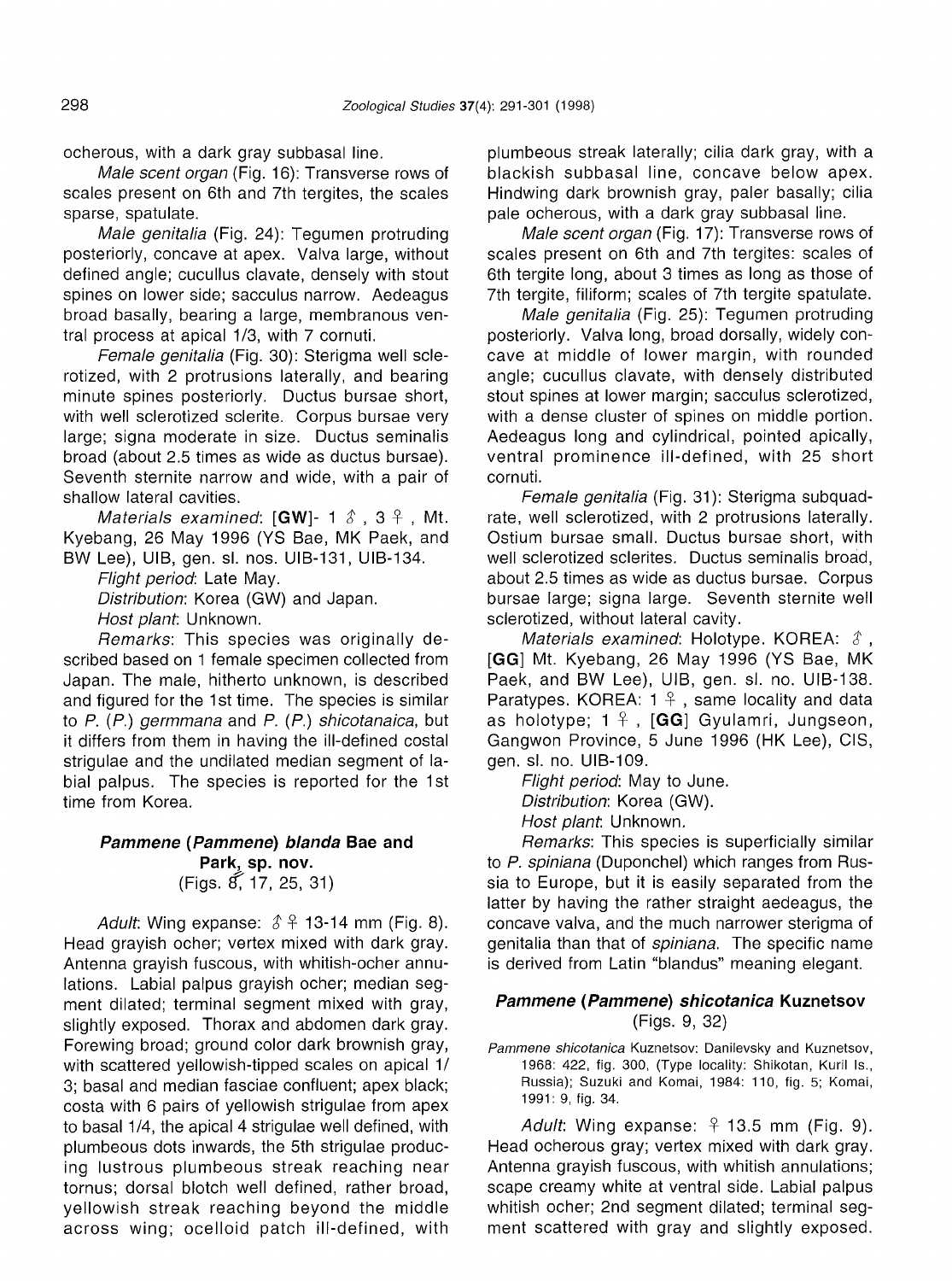Thorax and abdomen fuscous gray. Forewing broad; ground color fuscous brown, darker dorsally; costa with 7 pairs of yellowish-white strigulae from apex to basal 1/4, interspaces producing bluishplumbeous streaks; dorsal blotch absent; ocelloid patch area containing 4 black dashes; cilia ocherous gray, with a blackish subbasal line. Hindwing dark brownish gray; cilia pale ocherous, with a dark gray subbasal line.

Female genitalia (Fig. 32): Papillae anales long and narrow. Sterigma simple, with 2 protrusions laterally. Ductus bursae rather long, with well scierotized sclerite. Ductus seminalis broad, about 3 times as wide as ductus bursae. Corpus bursae large; signa moderate in size. Seventh sternite slightly concave laterally, with numerous minute spines.

Material examined:  $[GW]$ - 1  $\frac{1}{7}$ , Mt. Taebaek, 27-30 June 1996 (YS Bae, MK Paek, BW Lee, and NH Ahn), UIB, gen. sl. no. 130.

Flight period: Late June.

Distribution: Korea (GW), Japan and Russia.

Host plants: Unknown in Korea. Picea glehnii Mast. and Pi. abies (L.) Karst. (Pinaceae) in Japan (Suzuki and Komai 1984).

Remarks: This species is similar to the preceding 2 species, P. (P.) germmana and P. (P.) adusta, in superficial appearance, but differs from them by the broad forewing. The species is reported for the 1st time from Korea.

#### **Pammene (Pammene)** sovoensis **Bae and** Park, **sp. nov.** (FigS-. 1 T, 18, 26)

Adult: Wing expanse:  $\hat{\delta}$  13 mm (Fig. 11). Head ocherous gray; vertex mixed with dark gray. Antenna grayish fuscous, with whitish annulations. Labial palpus ocherous; 2nd segment not dilated; terminal segment slightly exposed. Thorax and abdomen blackish gray. Forewing broad; ground color blackish gray, darker dorsally, with a bluishplumbeous dot at inside of mid-termen; costa with 2 pairs of distinct yellowish-white strigulae near apex, interspaces producing 3 bluish-plumbeous streaks; dorsal blotch and ocelloid patch absent; cilia dark gray, with a blackish subbasal line interrupted by yellowish spot below apex. Hindwing pointed in apex, dark brownish gray; cilia pale gray, with a dark gray subbasal line.

Male scent organ (Fig. 18): Abdominal scent scales absent. Hindwing with a pale yellowishwhite androconial fold on dorsal margin.

Male genitalia (Fig. 26): Tegumen slightly pro-

truding posteriorly. Valva long, broad dorsally, widely concave at middle of lower margin, with rounded' angle; cucullus spatulate, densely with stout spines along lower margin; sacculus sclerotized, sparsely with long spines. Aedeagus moderate in size, tapering in apical 1/2, ventral prominence ill-defined, with 4 medium cornuti.

Material examined: Holotype: KOREA:  $\delta$ , [GG] Mt. Soyo, 7 June 1996 (YS Bae, MK Paek,

BW Lee, and NH Ahn), UIB, gen. sl. no. UIB-128. Flight period: Early June. Distribution: Korea (GG).

Host plant. Unknown.

Remarks: The male genitalia of this species are similar to those of P. luedersiana Sorhagen, but differ from the latter by having a long valva, pointed aedeagus and 4 cornuti. Superficially, the new species can be easily separated from the other known species of the genus in that the hindwing has a pale ocherous-white androconial fold on a dorsal margin. The specific name is derived from the name of "Mt. Soyo".

#### **Pammene (Pammene) sp.** (Figs. 10, 19, 27, 33)

Pammene japonica sensu Park (nec Kuznetsov), 1983: 671-672, 966, fig. 243, pI. 43, fig. 753.

Adult. Wing expanse:  $\hat{\delta}$  8 mm,  $\hat{\epsilon}$  10 mm (Fig. 10). Head grayish ocher; vertex mixed with dark gray. Antenna grayish fuscous, with whitish ocher annulations. Labial palpus pale ocherous; median segment dilated; terminal segment slightly exposed. Thorax and abdomen dark gray. Forewing ground color dark gray, bearing plumbeous dots and streaks marginally; apex black; costa with 7 pairs of yellowish-white strigulae from apex to basal 1/4, interspaces producing long and short bluish-plumbeous streaks; dorsal blotch rather narrow, yellowish-white streak reaching beyond middle across wing; ocelloid patch same as ground color, edged with plumbeous streaks laterally; cilia ocherous gray, with a blackish subbasal line. Hindwing light fuscous; cilia pale ocherous, with a dark gray subbasal line.

Male scent organ (Fig. 19): Transverse rows of abdominal scent scales absent.

Male genitalia (Fig. 27): Tegumen short. Valva short, deeply concave at middle of lower margin, with large, subquadrate basal cavity; cucullus spatulate, with dense stout spines along lower edge; sacculus with well defined, protruding angle. Aedeagus long, straight, and cylindrical, narrow apically; cornuti missing.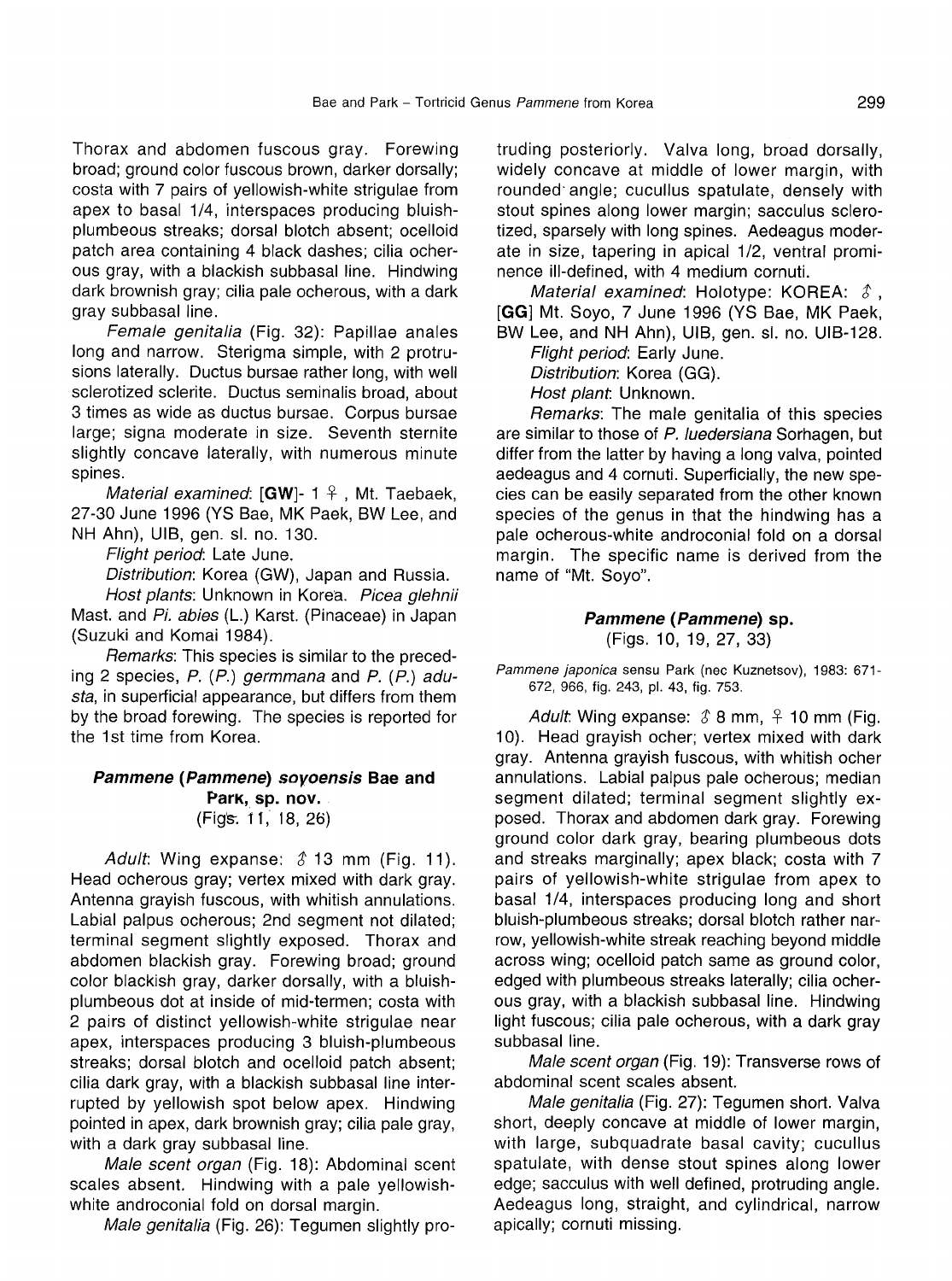Female genitalia (Fig. 33): Sterigma membranous. Ostium bursae wide and simple. Ductus bursae moderate in size, well sclerotized, broader posteriorly. Ductus seminalis broad, about 2.5 times as wide as ductus bursae. Corpus bursae large, with small signa. Seventh sternite slightly concave laterally, with numerous spines.

Materials examined:  $[GW]$ - 1  $\frac{1}{7}$ , Campus of Kangwon Nat. Univ, Chunchon, 3 June 1992 (KT Park), CIS, gen. sl. no. UIB-147. [GG]- 1  $\delta$ , Gwangleung, 8 June 1977 (RK Choe), CIS, gen. sl. no. 1101.

Flight period: Early June. Distribution: Korea (GW, GG). Host plant: Unknown.

Remarks: The Korean specimens of this species were erroneously identified to P. japonica Kuznetsov by the 2nd author (1983), but these specimens are of a quite different species. This species is closely allied and similar to having the Japanese species, P. flavicellula Kuznetsov, but can be distinguished from the latter by the smaller and narrower forewing, the median dorsal blotch (premedian in *flavicellula*), the narrower sterigma, and the smaller corpus bursae. This species was described in a doctoral thesis of the University of Osaka Prefecture, Japan by Komai (1982), and he will publish it soon.

**Acknowledgments:** This paper was supported (in part) by NON DIRECTED RESEARCH FUND, Korea Research Foundation (1995-1997), and a part of the study on "Systematic study on the genus Grapholita in Korea, focused on the survey for G. inopinata Heinrich. The authors express their sincere thanks to Prof. F. Komai of Osaka University of Arts, Osaka, Japan for critical reading of and valuable suggestions for the manuscript. Many thanks are also due to Drs. B. Y. Lee, and B. K. Byun (FRI), and Drs. J. W. Lee, and S. B. Ahn (ASTI), for allowing the study of material under their charge. The 1st author also wishes to express his hearty thanks to honor Prof. T. Yasuda and Assoc. Prof. T. Hirowatari of Entomological Laboratory, Osaka Prefecture University, Japan, for their continuous guidance.

#### **REFERENCES**

- Barrett CG. 1905-07. The Lepidoptera of the British Islands. Vol. 11. Heterocera, Pyralidina-Tortricina. London: Lovell Reeve and Co.
- Bradley JD, WG Tremewan, A Smith. 1979. The British tortricoid moths. Tortricidae: Olethreutinae. London: Ray

Society.

- Byun BK, KT Park. 1993. Eight species of Olethreutinae (Lepidoptera, Tortricidae) new to Korea. Korean J. Appl. Entomol. 32: 200-207.
- Danilevsky AS, VI Kuznetsov. 1968. Tortricidae, tribe Laspeyresiini. In Fauna of USSR (Insecta-Lepidoptera). Leningrad: Nauka Publ.
- Ford LT. 1949. A guide to the smaller British Lepidoptera. London: South London Entomol. and Nat. Hist. Soc.
- Hannemann HJ. 1961. Kleinschmetterlinge oder Microlepidoptera I. Die Wickler (s.str.) (Tortricidae). Tier. Deut. 48: 1-233.
- Inoue H. 1954. Tortricidae. In H Inoue, ed. Checklist of the Lepidoptera of Japan. Vol. 1. Tokyo: Rikusuisha, pp. 78- 98.
- Kawabe A. 1973. Notes on the six unrecorded and a little known species of the Olethreutinae from Japan. Jpn. Heterocerists J. 74: 241-251.
- Kawabe A. 1982. Tortricidae and Cochylidae. In H inoue, S Sugi, H Kuroko, S Moriuti, A Kawabe, M Owada, eds. The Moths of Japan. Tokyo: Kodansha, Vol. 1: 62-158. Vol. 2: 158-183, pis.: 14-31,227,279-295.
- Kawabe A, F Komai, J Razowski. 1992. Tortricidae. In JB Heppner, H Inoue, eds. Lepidoptera of Taiwan. Vol. 1, part 2. Flordia: Association for Tropical Lepidoptera, pp. 103- 109.
- Kennel J. 1921. Die Palaearctischen Tortriciden. Zool. Stuttg. 21: 545-742.
- Komai F. 1982. Study on the Grapholita-Pammene complex in the Palaearctic Region, with reference to the Japanese species (Lepidoptera, Tortricidae). Doctoral thesis, University of Osaka Prefecture.
- Komai F. 1991. Microlepidoptera associated with spruce and firs in Hokkaido 3. Tortricidae, Olethreutinae. Ringyo to Yakuzai 115: 1-10.
- Kuznetsov VI. 1978. Tortricidae. In GS Medvedev, ed. Keys to the Insecta fauna of the European part of USSR. Vol. 4, Part 1. Leningrad: Nauka Publ., pp. 193-686.
- Larsen K, F Vilhelmsen. 1990. De danske viklere (Tortricidae), VIII. Lepidoptera, Vol. 9. Stenstrup, Denmark: Apollo Books, pp. 308-331.
- Meyrick E. 1928. A revised handbook of British Lepidoptera. London: Watkins and Doncaster Press.
- Obraztsov N. 1960. Die Gattungen der palaearktischen Tortricidae, II. Die Unterfamilie Olethreutinae 3. Tijd. Entomol. 103: 111-143.
- Park KT. 1983. Tortricidae and Cochylidae. In YH Shin, KT Park, SH Nam, eds. Illustration flora and fauna of Korea. Vol. 27 (Insecta IX). Seoul: Samhwa Press, pp. 592-603, 942-988, pis. 38-42.
- Pierce FN, JW Metcalfe. 1922. The genitalia of the group Tortricidae of the Lepidoptera of the British Islands. Feltham, Middlesex: EW Classey.
- Razowski J. 1989. The genera of Tortricidae (Lepidoptera), Part 2. Palaearctic Olethreutinae. Acta Zool. Cracov 32: 107- 328.
- Razowski J. 1991. Motyle (Lepidoptera) Polski, VIII. Grapholitini. Monogr. Fauny Polski 19: 1-187.
- Razowski J. 1996. Tortricidae. In O Karsholt, J Razowski, eds. The Lepidoptera of Europe. Stenstrup, Denmark: Apollo Books, pp. 130-157.
- Suzuki S, F Komai. 1984. Microlepidoptera feeding on conifer trees in Hokkaido. Bull. Hokkaido Forest Exp. Stn. 22: 85-129.